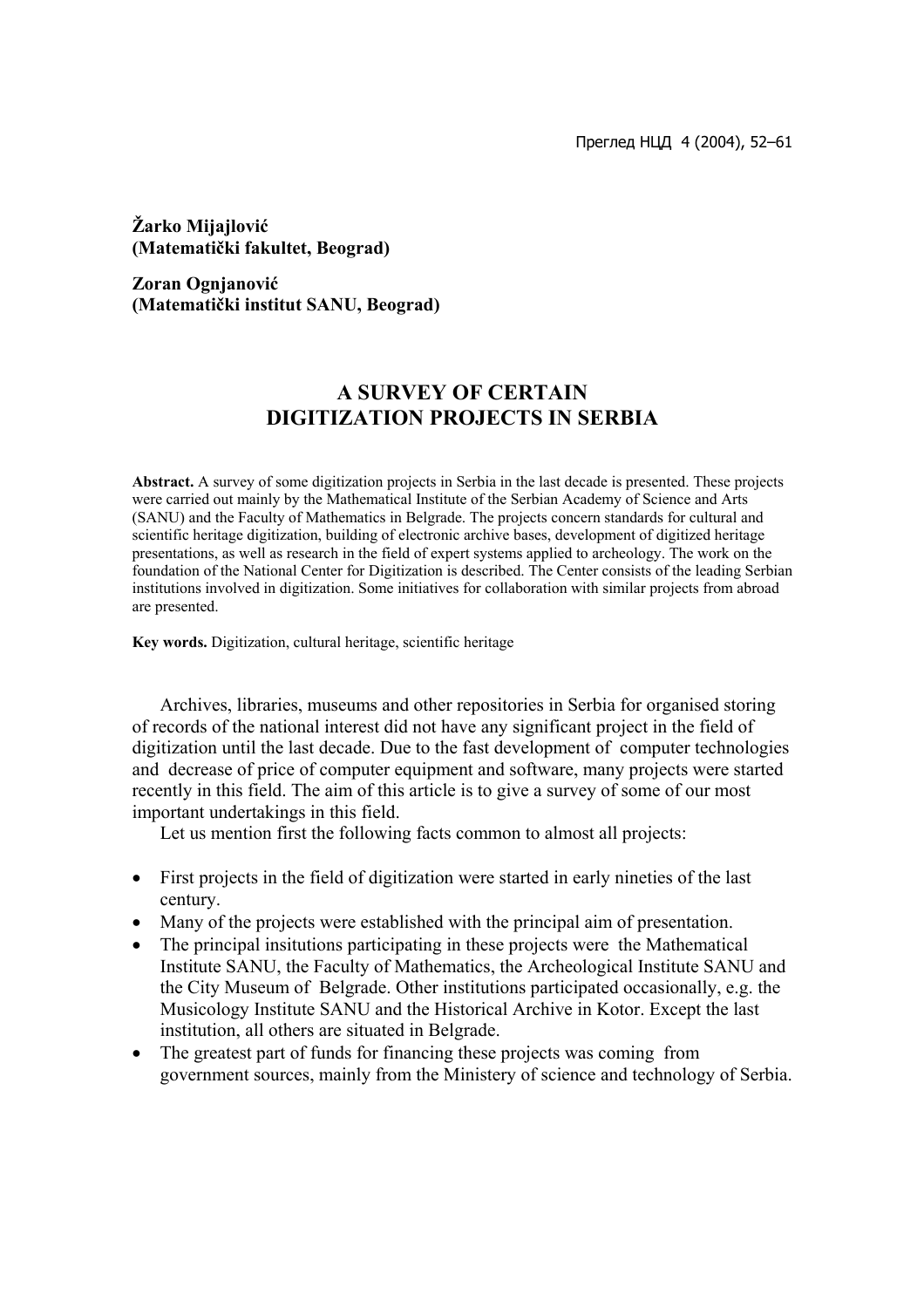#### **1. Project: Pandora**

The system Pandora [15] was designed as an expert system for archeology. This project was the first one in the digitization area in Yugoslavia. The main parts of the system are:

- An electronic data base of types of Roman oil lamps.
- An inference engine supplemented by a set of rules for expertise.

The prototype of Pandora was built at the beginning of nineties of the last century with joint efforts of the Mathematical institute and Archeological institute SANU. The authors of the system are Miomir Korać and Zoran Ognjanović. Pandora was designed as a consulting system for dating excavated objects, but also for training of young archeologists. For this reason, the general rules and principles of archeological classification and dating were implemented in the system. The archeological knowledge contained in the system is dynamically organized, as it is changed and enlarged as the database is altered and increased. Database includes facts about our most important archeological sites: Viminacium [19], Sirmium, Nais, Mediana [11] and Diana.

The mechanism for reasoning, i.e. the inference engine, used in the expert system PANDORA is based on implicative rules while the reasoning and the knowledge space search are based on backtracking. The knowledge base in the system Pandora contains about 200 rules. The programming language PROLOG was used as the principal tool in the developing of the corresponding expert system shell.

## **2. Project: Computer archiving and multimedia presentation of cultural values and national heritage**

This project was basic and the most comprehensive project in our country in this area until now. The project consisted of two parts:

- Infrastructure, standards and methodology of design and the architecture of this type of data.
- Design and building of electronic archive bases, together with mathematical and program implementation.

The project lasted for two years (1995–96), and four institutions participated: the Mathematical institute, the Mathematical Faculty, the Archeological institute, and the City Museum of Belgrade. There were about 15 collaborators. The head of the project was Žarko Mijajlović.

Concerning the first part of the project, our investigation was based on SGML (Standard Generalized Markup Language) which is now *de facto* the standard in this area (ISO 8879:1986) [16], and its derivative HTML (Hyper Text Markup Language) [2], then the main tool for making Internet presentations.

We also experimented with no to widespread machineries. One tool of this kind was the system TeX [8, 18], the well known typesetting system (mainly for mathematical texts). The advantages of this system are: it is freeware and allows very sophisticated actions on textual data (due to its characteristics of an universal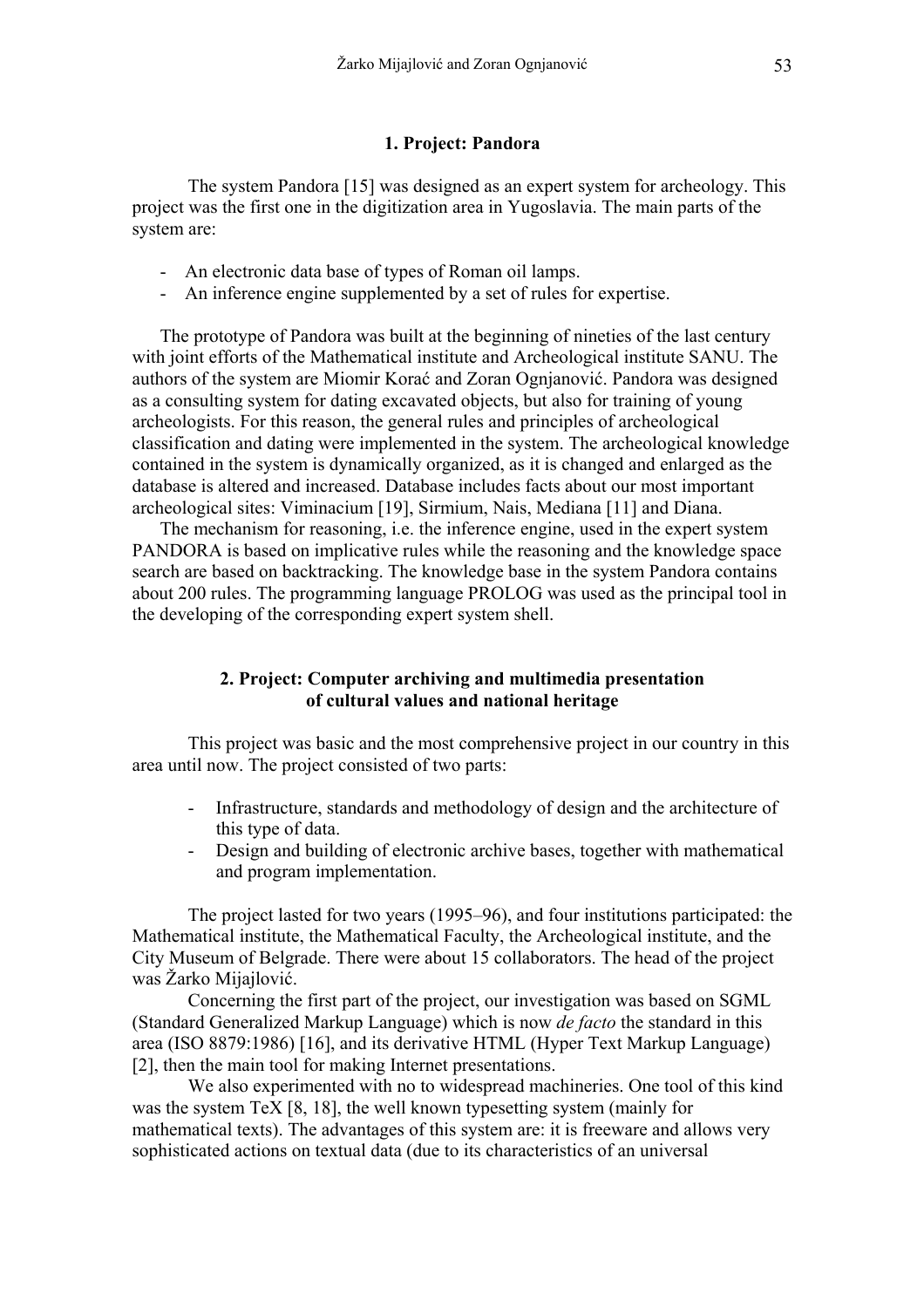programming language), for example: automatic transliterations from Latin to Cyrillic and vice versa, word division (hyphenation), use of diacritical signs, independence of output devices and high resolution outputs, compact size of files, etc. The development of TeX was stopped in 1983, which caused this system to become a real standard. However, TeX is complicated for use for a casual user, handling images is difficult, etc. We found that some special uses (particularly in archiving of scientific texts), accompanied with OCR could be of the great interest. We note that some extensions which use TeX as their formatting engine were developed. One of them is LaTeX [9, 10] which is used by some major publishers as a standard (and not only for mathematical texts).

We also considered standards in other areas: image, cinema and audio formats, for various purposes: archiving, OCR, multimedia presentations etc. Of course, many of then established standards now are surpassed, due to the fast development of computer technology and hardware. For example, video records obeying today standards could not be played on computers from 1995's. This fact only proves that project of this kind should be permanent, especially in this period of rapid change of computer technologies. An attempt in that direction is the establishment of the National Center for Digitization which is described in Section 8.

The second part of the project was concerned with design and building of specific archive databases of participating institutions. In fact, this activity leads to several derivatives of the main project, to particular projects with very definite aims. We shall describe them in the next part of this article. Let us mention that this work was the compound of two activities. The first one was concerned with building of parent databases: collecting and electronic archiving of "raw data". We considered this activity as the most important part of the project. The second activity was concerned with making various presentations (compact disks, WEB presentations, etc) based on parent databases. Of course, these outputs of the project were (and are) the most interesting aspects of the project to the general public.

## **3. Project: Archiving the journal**  *Publications de l'Institute Mathématique*

*Publications de l'Institute Mathématique* is the most important and oldest (founded in 1932) Serbian mathematical journal. Until the Second World War it was published by the Belgrade University, afterwards by the Mathematical Institute SANU. The archive consists of 90 volumes and comprises about 20000 pages and 2000 articles. Almost every Serbian mathematician published there at least one paper, as well as many world leading mathematicians (W. Sierpinski, P. Erdoes, S. Shelah, etc.).

Digitization of the journal started in 1995. The first archiving technique was retyping articles by use of TeX system, starting with most recent issues. So, about fifty volumes were electronically archived in this way (about 11000 pages and 1200 articles). The archive is very compact, having less than 100 MB. It includes source (tex) files and output, device independent (dvi) files. Resolution of output files comes in 300dpi and 600dpi (both present for all files). All files are converted into pdf format (Adobe portable document format), and so both TeX and pdf formats are publicly distributed [1,5].

This archive base is now included in the large European mathematical database EMIS (European Mathematical Information System) [1]. At this moment PIM is the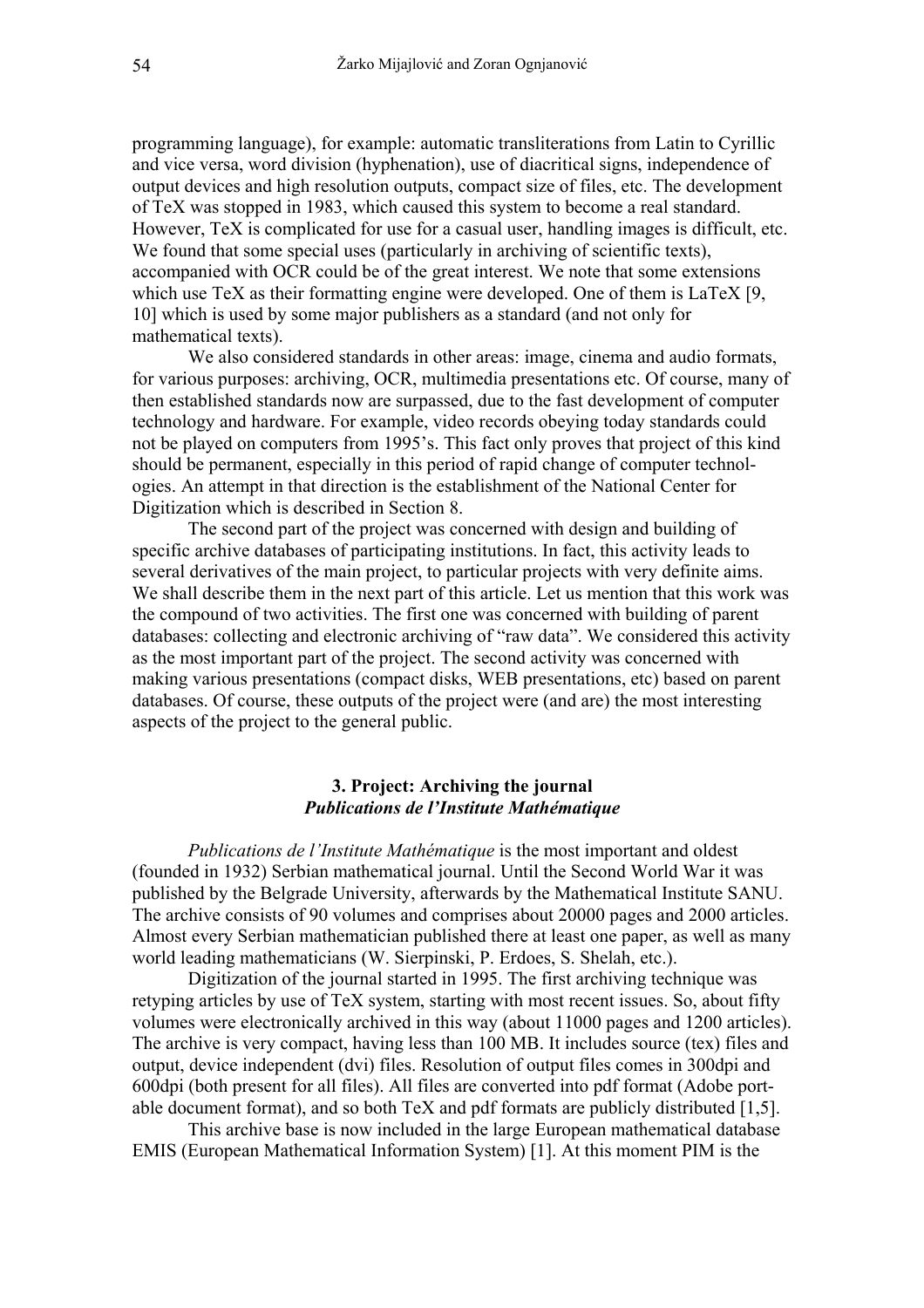most complete and meeting highest standards sub archive of EMIS system, due to the fact that we started first electronic archiving, using the technique (TeX) of the highest quality. However, as archiving using TeX system is expensive (about  $2\epsilon$  per page, comparing to less than  $1 \in$  per scanned page), it was decided that the first 40 volumes would be scanned. Ž. Mijajlović started the project, and now it is handled by D. Blagojević.

## **4. Project: Collected works of Bogdan Gavrilović**

The goal of this project was to put in digital form collected works of the prominent Serbian mathematician Bogdan Gavrilović. The project started in 1996 and was finished in 2001. More than 2000 pages were scanned and put first in TeX frame, afterwards in pdf format. The archive is published as a compact disk presentation. The editor and the author of CD was Ž. Mijajlović. Collaborators on the project were D. Blagojević, S. Kordić and A. Mijajlović. Here is a short biography of Bogdan Gavrilović. It explains why we decided to digitize his collected works.

Bogdan Gavrilović was born in Novi Sad on January 1, 1864. Top of the class in his generation, after completing secondary education he was sent by *Tekelianum* (a Serbian educational institution) to study at the Philosophical Faculty of the University in Budapest, where he obtained doctor's degree in mathematics in 1887. In the same year he was appointed professor at the High School in Belgrade which in 1905 was promoted to the University of Belgrade. He lived in Belgrade until his death in 1947, active as university professor until 1941. Before the turn of the century he had published two voluminous university textbooks which had the character of monographs: *Analytical Geometry* (1896) of length 900 pages and *Theory of Determinants* (1899) on linear algebra. Both works may be considered as capital works in mathematics in Serbia. Academician Radivoj Kašanin thus wrote of the two books: *Both, especially the latter, would do honor to any nation, and many countries, at that time more powerful and luckier than us, could not boast of such works*.

For a whole decade at the beginning of the 20th century he was busy mostly with scientific subjects, publishing a score of excellent treatises, mainly in the periodical *Glas,* organ of the Serbian Academy of Sciences, and *Rad* of the Yugoslav Academy of sciences and Arts in Zagreb. His interest was in the fields of algebra (theory of numbers and linear algebra), analytical geometry and theory of functions. He was elected member of the Serbian Academy of Sciences in 1901 and of the Yugoslav Academy of Sciences (Zagreb) in 1906. He later expanded into foundations of mathematics. Professor Gavrilović was an excellent organizer of scientific work at the Belgrade University and in the Academy. He made a great contribution to the promotion of High School into the University of Belgrade, and subsequently as rector, to the raising of teaching levels and university's development. Also he was three times (1931–1937) elected president of the Serbian Academy of Sciences. In 1894 he founded the mathematical library of the Department of Mathematics which was unfortunately destroyed at the end of the Second World War. With Mihailo Petrović and Milutin Milanković, he takes credit for introducing modern mathematics in Serbia at the beginning of this century. Academician Gavrilović held many important scientific and social functions and received a number of high honors. He was one of the founders of the Mathematical Institute SANU in Belgrade (1946). Bogdan Gavrilović was an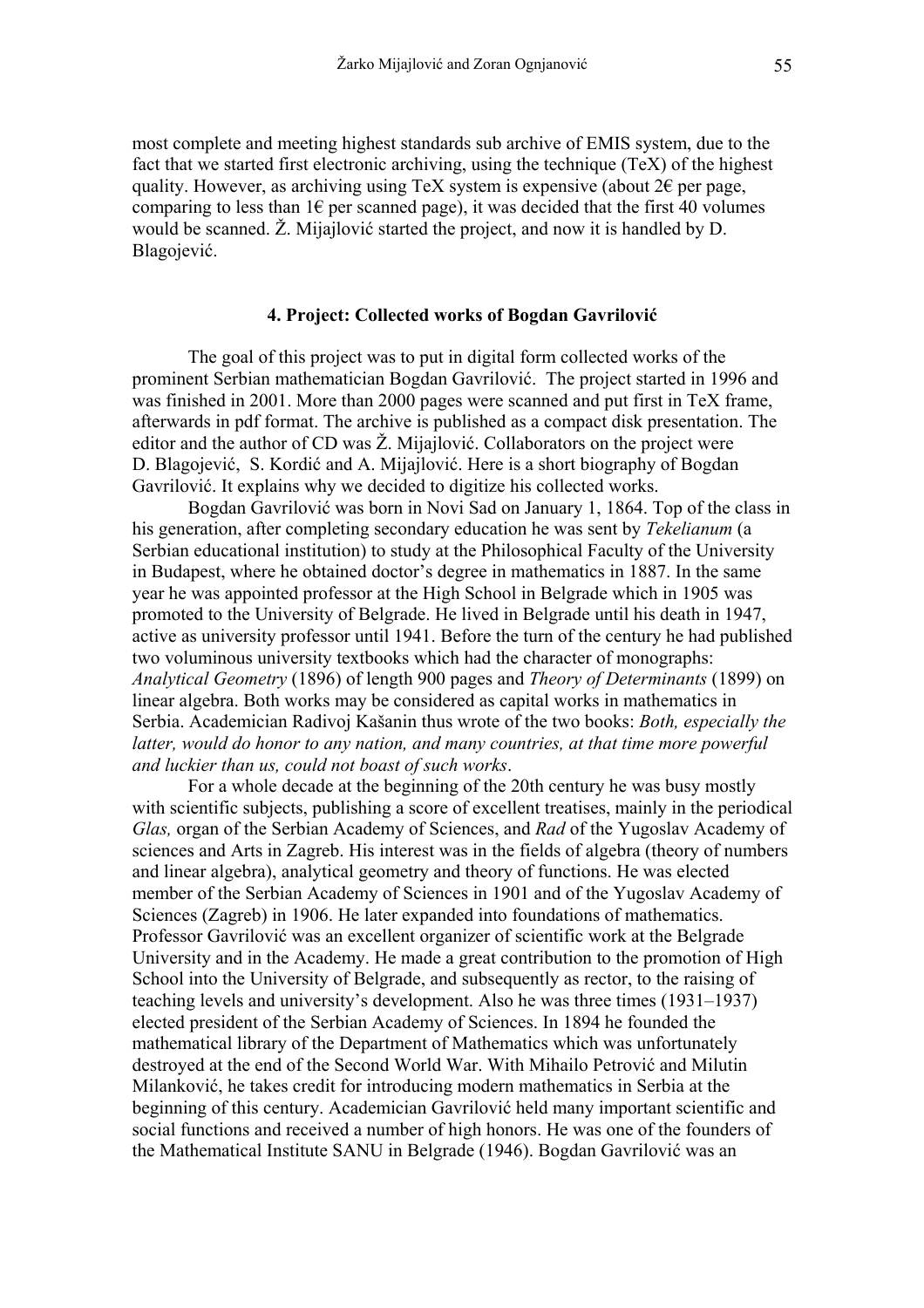eminent educationalist and cultural worker, who had strong views on many important questions concerning national life, politics, history and philosophy. As a member of an exclusive Belgrade intellectual circle, he helped to create a special atmosphere thanks to which Belgrade became one of the centers of scientific work.

All his works: two books, doctoral dissertation (written in Hungarian), twenty scientific papers, 19 papers on general matters (mainly his speeches addressed to general public), an extensive biography and a lot of archival material (mainly from Budapest Archive) are presented on CD.

### **5. Project: Old maps, engravings and photographs – Collection of the City Museum of Belgrade**

The archive consists of two collections: the collection old maps and engravings, and the collection of Groman's photographs.

The City Museum of Belgrade owns one of the most valuable collections of old engravings in Serbia. Almost 200 engravings were selected for the project – single sheets and album engravings that are thematically related to the history of the country, i.e. to the history of Belgrade. A majority of engravings were donations of the industrialist Đorđe Vajfert, besides those of other donators and purchased ones. The engravings encompass a period between XVI and XIX century. A large number of authors like Resch, Ortelius, Mercator, Bodenehr, Jacob Alt, etc, are mainly represented by copper engravings and lithographs, and in lesser degree woodcuts. Engravings were printed in Amsterdam, Augsburg, Vienna, Nuremberg, Paris, London, and, since XIX century, in Belgrade. A smaller group of engravings relates to the Turkish conquest of Belgrade, and a larger group deals with Austrian-Turkish wars and the reprints of engravings depicting these events, as well as representations of the town when it passed into Christian hands. The engravings are valuable for many scholars, often being a decisive if not an only historical source about a period of their creation. Their artistic value must certainly not be neglected.

Another section consists of the photographs of I.V. Groman, Russian military photographer. He is not well known, but his arrival to Serbia after the outbreak of Serbian–Turkish war (1876–1878) has been ascertained. Photographs of the environment of Belgrade with many public buildings from the end of XIX century predominate, along with those made at numerous battlefields of Serbia, i.e. in the valleys of Timok, Morava, then at Jagodina Paraćin, etc. Groman's photographs are also preserved in the Military Museum and a small number is kept in the library of daily paper "Borba" in Belgrade. His work exists likewise in Moscow (in the former Central State historical Archive of USSR). The importance of Groman's photographs arises from a fact that these are the first photographs of Belgrade and Serbia. It also may be confirmed by the interest of learned and broader public for pictorial evidence about Belgrade and Serbia in XIX century.

The project was headed by Ž. Mijajlović, and lasted for two years (1995–96). Authors of CD are: Ž. Mijajlović, M. Korać, Z. Ognjanović, Ž. Novaković (the author of accompanying text) and M. Mijajlović. Musicologist K. Tomašević selected the music. This edition of CD was bilingual: Serbian and English. The presentation was written in HTML. All items are accompanied with text (about 300 pages) and selected music works of old Serbian composers (XIX century), some of them published for the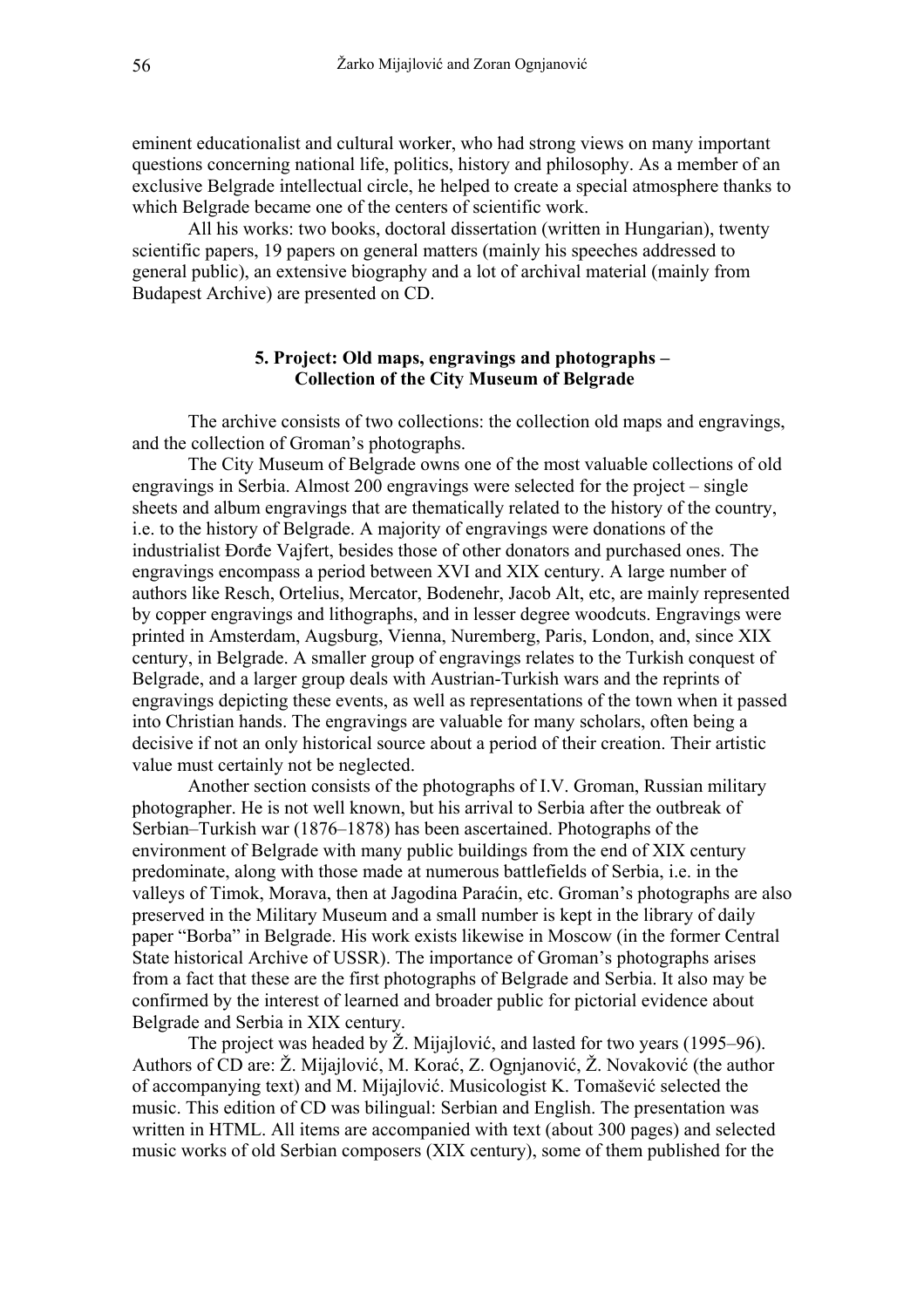first time. Resolution of some images on CD is unusually high (up to 300dpi), so very good printouts can be obtained.

Compact disk received good attention and obtained fine critiques not only in main daily news papers, but in specialised journals as well. Compendium of the Archive and CD is displayed on the www [4].

#### **6. Project: Presentation of Historical Archive of town Kotor**

The main product of this project was the compact disk presenting cultural and historical heritage of Kotor and Historical Archive in Kotor. This institution is the oldest and richest archive in Montenegro and Serbia, and was the second one in former Yugoslavia after the Archive in Dubrovnik. The oldest documents in archive are dating from the beginning of XIV century. Some of the oldest documents were presented: the first State Notary Book (1326-1335) and the Statute of town Kotor (Statuta et leges civitatis, 1616). CD contains altogether 185 documents, and 87 historical and cultural sites in Kotor and vicinity are presented. The noted historical monument portrayed on CD is the mediaeval Catholic church Saint Tripun.

The compact disk was ordered by the Montenegro government for needs of Yugoslav pavilion on the World exhibition in Lisbon, EXPO '98. The content of CD was written in HTML and produced in the archiving laboratory of the mathematical Faculty in Belgrade. Editors were J. Antović and Ž. Mijajlović. Colaborators were S. Kordić, M. Milošević, Z. Čubrić and J. Katelan. It should be mentioned that Stevo Kordić by his work on this CD introduced into our country new and very high standards in use of digital photography and visual design in multimedia presentations.

## **7. Project: Memorial compact disk of the Faculty of Mathematics in Belgrade**

This CD is related to the celebration of 125th anniversary of the Faculty (it was founded in 1873, as a division of Belgrade High School, a counterpart of the university). The CD has two parts: a. historical, b. appropriate content concerning the contemporary work and life at the Faculty.

The most interesting part is historical. It contains several fine archives, e.g. the list of all students who graduated mathematics (or astronomy, or mechanics). For example, we can see that Mihailo Banić was the first student who graduated (1875), and that 35 students graduated in the period 1875–1914. We can see also the names of all mathematicians, astronomers and mechanics who obtained their PhD at this Faculty. Besides of a lot of information of this kind, CD contains supplements consisting of several books in mathematical science written by Serbian authors of the 19th century. Also, there are first eight doctoral dissertations of Serbian mathematicians (obtained until First World War). This part of CD was in fact the beginning of a new project: *Elderly works of Serbian authors in mathematical sciences.* The project is now in progress.

The compact disk has about 7000 pages of printed text, several hundred pictures, and even some music. There were more than sixty authors with about 1000 pages of new and original text. The content is presented in HTML and pdf formats. The CD was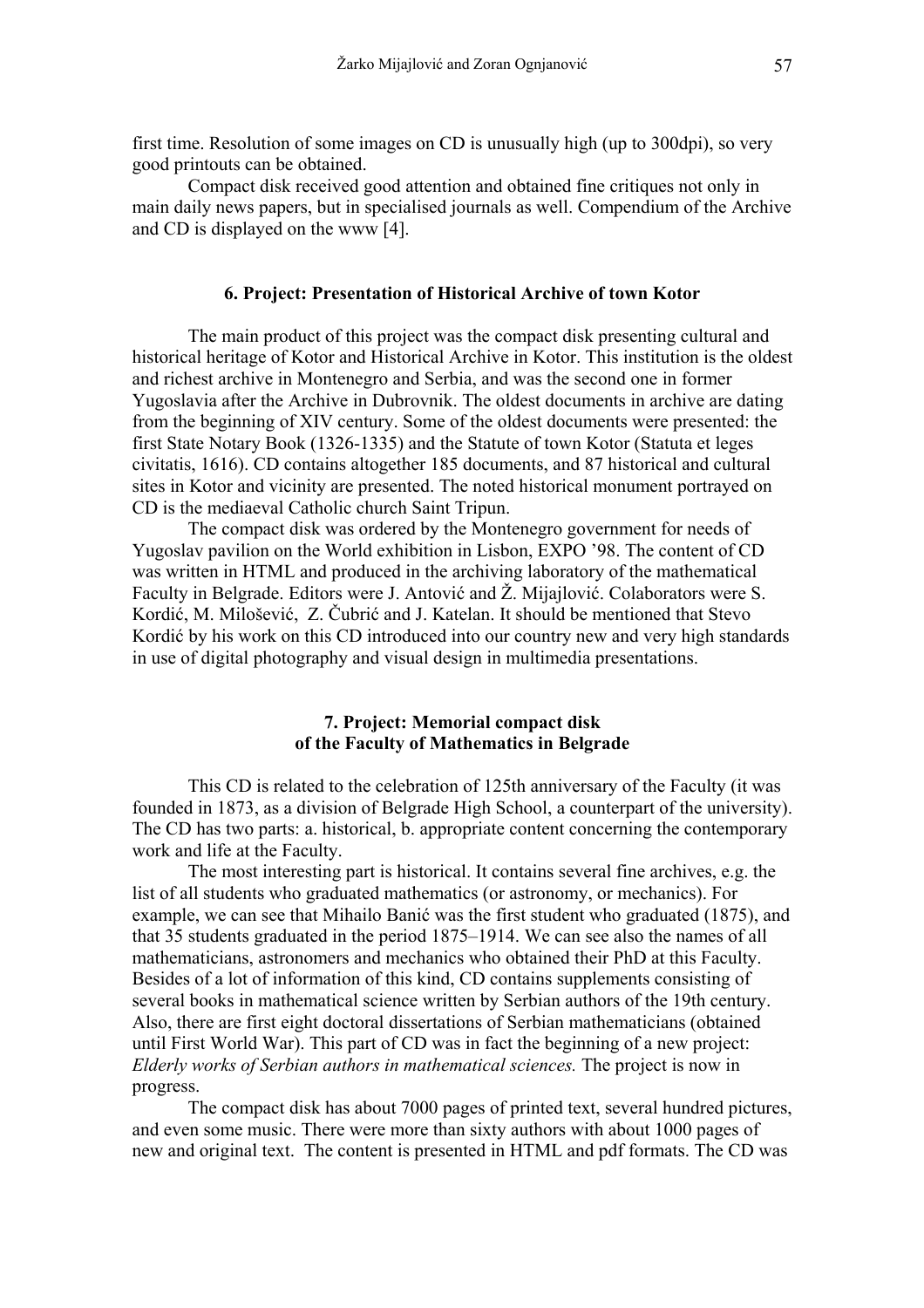realized by Ž. Mijajlović (editor), Z. Ognjanović, M. Korać, S. Kordić, V. Vučković, K. Tomašević and U. Midić. As the disk was finished in 1999, two events that happened that year are depicted: Sun eclipse and the NATO attack on Yugoslavia [14].

## **8. National Center for Digitization (NCD)**

One of the most important of our recent activities in the area of digitization of cultural and scientific heritage is the work on the foundation of the National Center for Digitization (NCD). The idea of this project is to form a consortium consisting of our leading cultural and research institutions involved in digitization. At the present state, the consortium includes the Mathematical institute SANU and the Mathematical faculty Belgrade (they give the technical support to NCD), National Library of Serbia, National Museum Belgrade, Archaeological Institute Belgrade, Archive of Republic Serbia, Serbian Institute for Monument Protection, Belgrade, and Yugoslav Film Archive. However, collaboration with other cultural and research institutions from Serbia and Montenegro, as well as with the similar projects from abroad, is in progress. The main subjects of our cooperation are the following:

- I. Coordination of efforts of institutions involved in the cultural and scientific heritage digitization.
- II. Establishing and promoting a national strategy for the cultural and scientific heritage digitization.
- III. Exploring, adaptation and implementation of international standards and protocols for the cultural and scientific heritage digitization and preservation at the national level. Development of new standards in areas where they do not exist.
- IV. Launching the cultural and scientific heritage digitization and making plans for possible migration process to new formats and technologies for already digitized data.

These goals should be obtained through the activities of the NCD. Some of the activities are presented in Table 1. They illustrate the multidisciplinary character of the NCD. For example, the issue of standards in the area of digitization of cultural and scientific heritage concerns metadata, digital data storage formats and data structure for different kinds of objects (pictures, sound, video, electronic publications containing plain and mathematical texts, etc.), designing and managing local data bases of cultural and scientific institutions, protocols for access to the digitized data including some uniform middleware and end-user interfaces for all types of information resources, rights management, thesaurus, search procedures, tools for storage, processing and presentation of the digitized data, digitized data protection including access restrictions, data authentication, etc.

During the digitization process, models of a distributed information system for digitized cultural and scientific heritage and specific software which obey the above standards should be developed. The models should allow dissemination and wide access over Internet to cultural and scientific values that at the present are not easily accessible. These systems should be mutually compatible as much as possible. Collaborators from cultural and scientific institutions ought to use the software both as end-users and as experts who define meta-data for corresponding objects and enter information into databases.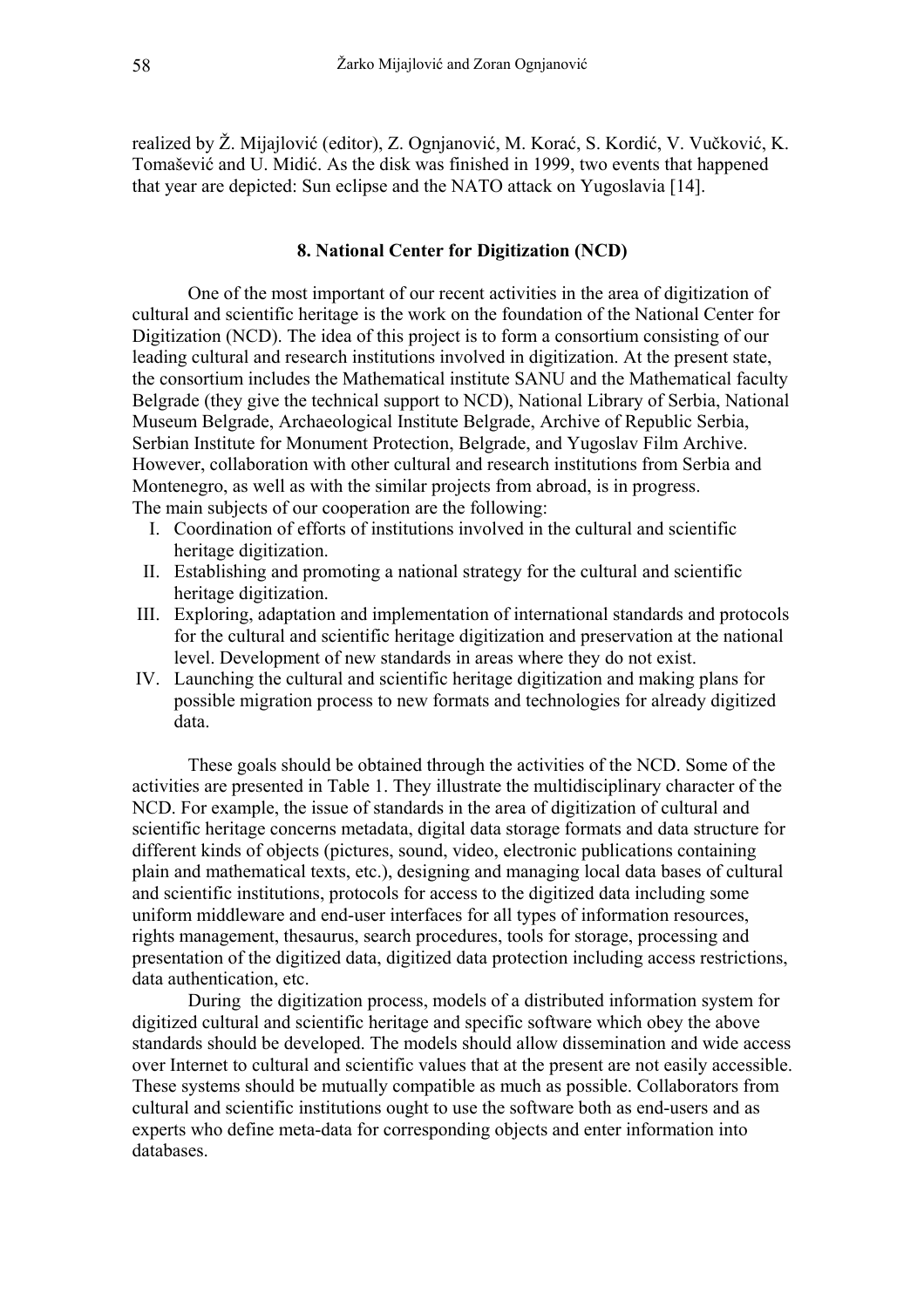- 1. Forming expert groups for specific fields of interest (groups for museums, libraries, archives, monument protection, standardization, data protection, etc.).
- 2. Establishing, at the national level, a basic set of standards in the area of digitization of cultural and scientific heritage.
- 3. Developing models of the appropriate distributed information systems and specific software for the realization of the digitization standards.
- 4. Connecting cultural and research institutions included in the digitization project into a particular Internet subnet and developing a network of information and WWW-servers.
- 5. Securing long-term storage and maintenance of the digitized heritage.
- 6. Organizing continuous, persistent and systematic work on the cultural and scientific heritage digitization.
- 7. Training collaborators from cultural and scientific institutions.
- 8. Collaboration with the similar institutions from abroad.

#### Table 1. Planned activities of the NCD

The main results achieved so far by the NCD are: the Committee consisting of representatives of involved institutions was formed, two national conferences under the name "New Technologies and Standards: Digitization of National Heritage" were organized in 2002 and 2003 [13], our journal, called "Review of the National Center for Digitization" was established and published in electronic and printed form [17] (the editor of the journal is  $\check{Z}$ . Mijajlović), and the Internet presentation of the NCD containing the main information about NCD was developed [7]. We believe that in the near future both our digitization conference and the journal will obtain the international flavor.

#### **9. Other projects and activities**

There are several projects and activities that have been recently launched by our institutions, for example: the project on standards in digitization which started last year, and it may be considered as a continuation of the project Computer archiving and multimedia presentation of cultural values and national heritage described in this article, electronic edition of the journal *Visual Mathematics* [6] edited by Slavik Jablan, etc.

After the workshop "Digital Preservation of Cultural Heritage" [12] which was a part of the International Congress MASSEE'2003 [3], held in Borovets, Bulgaria, the participants agreed on the text concerning the future development of a network for digitization of scientific and cultural heritage in South-Eastern Europe. It was declared that "We are convinced that we face common problems and share common scientific and cultural heritage. The knowledge and experience of single institutions from our countries should not stay isolated. It is of great importance to take measures for increase of the communication and exchange of technological expertise, standards and practical skills within the region, taking into account the experience of colleagues outside the region." As the first step in this direction, the proceedings of the workshop will be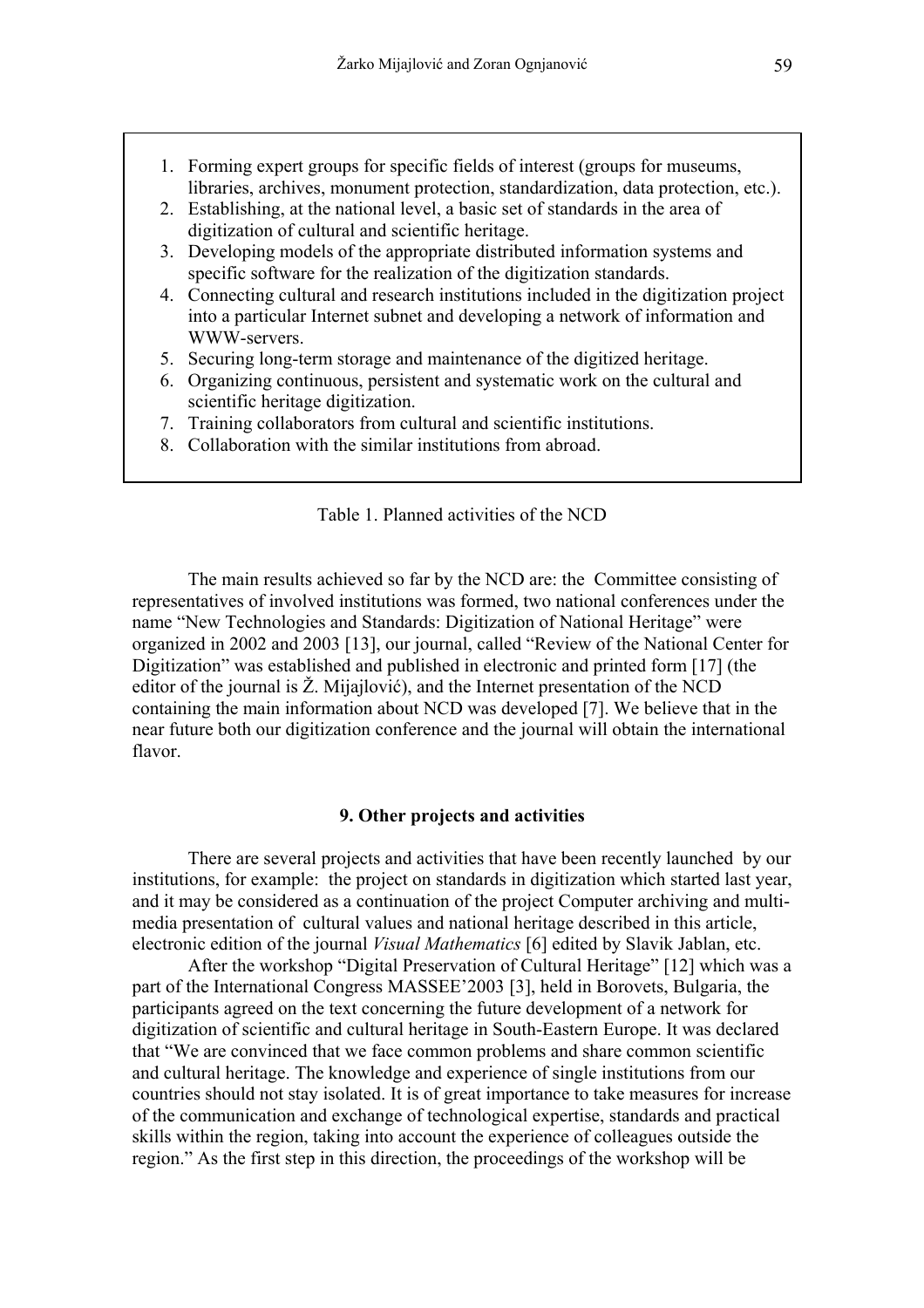published as a special volume of "Review of the NCD", while the editorial board will be expanded by a number of prominent researches from abroad. The next meeting of the group will be held in Belgrade in the June, 2004, during the third conferences "New Technologies and Standards: Digitization of National Heritage". We are sure that such an international cooperation will significantly enhance results of our activities in the field of digitization.

# **References**

[1] European Mathematical Information System - EMIS, [http://www.emis.de](http://www.emis.de/) [Date of last access: 2003-11-24]

[2] HTML, HyperText Markup Language, The World Wide Web Consortium, <http://www.w3.org/MarkUp/>[Date of last access: 2003-11-24]

[3] International Congress MASSEE'2003, 15-21. 9. 2003, Borovets, Bulgaria, <http://www.math.bas.bg/massee2003/index.html>[Date of last access: 2003-11-24]

[4] Internet presentation of the CD "Old maps, engravings and photographs – Collection of the City Museum of Belgrade",<http://www.mi.sanu.ac.yu/muzej.beograd/>[Date of last access: 2003-11-24]

[5] Internet presentation of the journal "Publications de l'Institute Mathematique", Mathematical Institute, Belgrade, [http://www.mi.sanu.ac.yu](http://www.mi.sanu.ac.yu/) [Date of last access: 2003- 11-24]

[6] Internet presentation of the journal "Visual Mathematics", Mathematical Institute, Belgrade,<http://ww.mi.sanu.ac.yu/vismath/>[Date of last access: 2003-11-24]

[7] Internet presentation of the National Center for Digitization, [http://ww.ncd.matf.bg.ac.yu](http://ww.ncd.matf.bg.ac.yu/) [Date of last access: 2003-11-24]

[8] Donald E. Knuth, *The TeXbook*, Addison-Wesley, Reading, Massachusetts, ISBN 0- 201-13448-9, 1986.

[9] Leslie Lamport*, LaTeX – A Document Preparation system*, Addison- Wesley, Reading, Massachusetts, ISBN 0-201-15790-X, 1985.

[10] LaTeX [Project](http://www.latex-project.org/) Home page, <http://www.latex-project.org/>[Date of last access: 2003-11-24]

[11] Mediana, [http://www.serbia-tourism.org/engleski/culture/cul\\_medi.htm](http://www.serbia-tourism.org/engleski/culture/cul_medi.htm) [Date of last access: 2003-11-24]